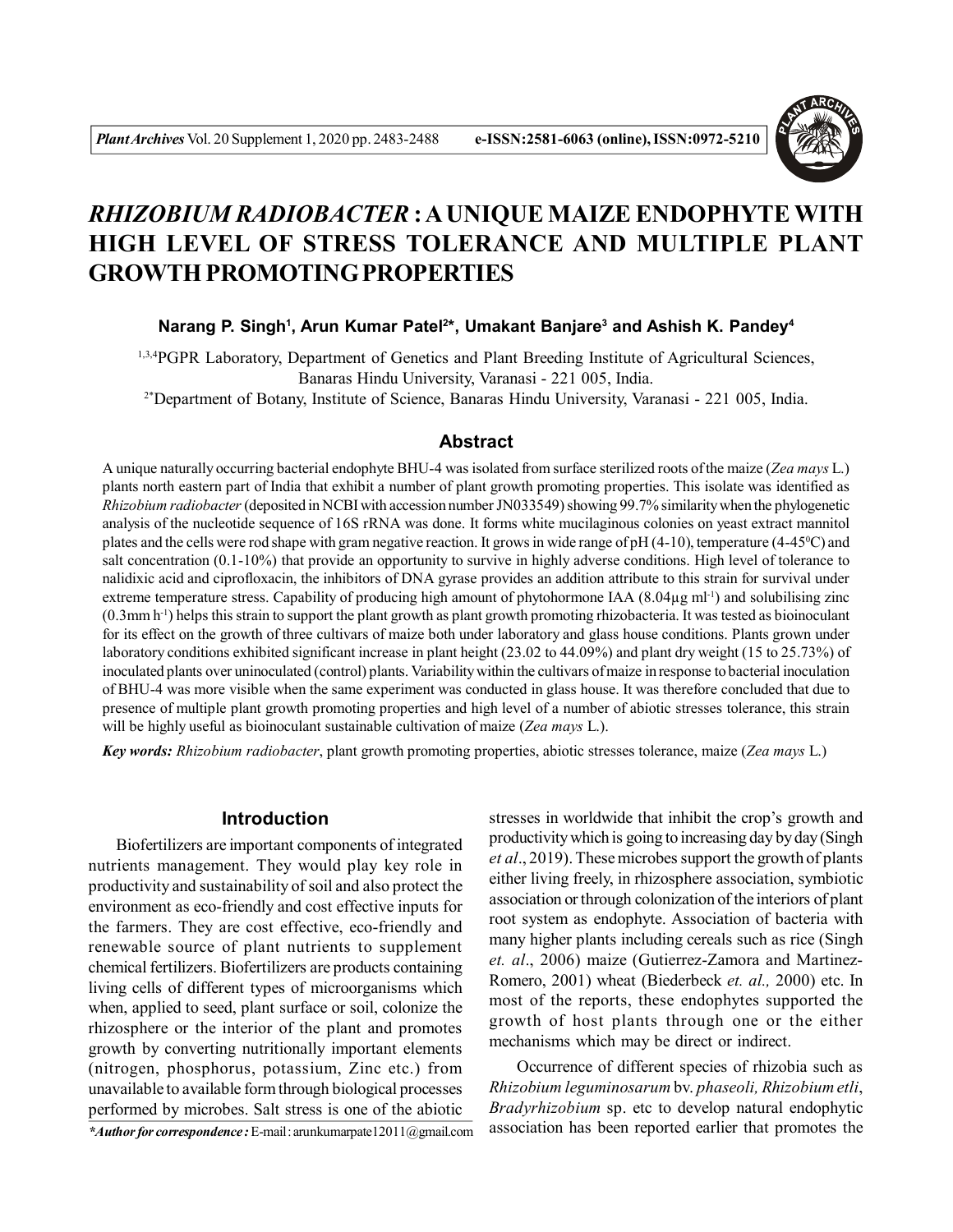growth of the host cereal plants. Natural occurrence of *Rhizobium radiobacter* as endophyte of cereals is not reported so far from any part of the world. There was only one report about the presence of endophytic agrobacteria-like strains associated with different grain legumes from Tunisia (Saidi *et. al*., 2011).

*Rhizobium radiobacter* is an aerobic, gram-negative bacterium causing human systemic diseases that is found in soils of different part of world including India. The common name of this is *Agrobacterium tumefaciens* also named as *Agrobacterium radiobacter* belongs to the family Rhizobiaceae of alpha subclass of proteobacteria. Out of the eleven different strains of endophytic bacteria isolated from maize roots, two of them (BHU-4 and BHU-5) were identified as *Rhizobium radiobacter* based on the gene sequencing. In this study, the physiological and biochemical properties and its effect on plant growth of maize plants was determined.

# **Materials and Methods**

#### **Isolation and identification of bacterial endophyte**

Maize roots were collected at the age of 15 days of sowing. Roots were cleaned thoroughly with tap water, rinsed with sterile distilled water and cut into 2-5cm long pieces. Five grams of root pieces of each sample were transferred to a sterile 250ml Erlenmeyer flask containing 50ml of sterile water, shaken for 15 minutes, and washed

**Table 1:** Morphological, biochemical characterization and similarity of root-associated endophytic bacterial strain based on 16S rDNA sequencing.

| SI.            | <b>Characters</b>                        |                       |
|----------------|------------------------------------------|-----------------------|
| No.            |                                          |                       |
| 1              | Isolate                                  | BHU-4                 |
| $\overline{2}$ | Highest similarity (99.7%)               | Rhizobium radiobacter |
| 3              | 16S rDNA (bp)                            | 1,440                 |
| 4              | Accession No.                            | JN033549              |
| 5              | Growth medium                            | YEM<br>Yes            |
| 6              | Colony morphology                        | White mucilaginous    |
| 7              | Pigmentation                             | N <sub>o</sub>        |
| 8              | Colony shape                             | Rod shape             |
| 9              | Gram reaction                            | Negative              |
| 10             | Zinc solubilization (mm $h^{-1}$ )       | ZNO<br>0.30           |
| 11             | Available zinc $(mg l^{-1})$             |                       |
|                | released by bacteria in                  | ZNO<br>17.71          |
|                | broth medium                             |                       |
| 12             | IAA production $(\mu g \text{ ml}^{-1})$ | 8.04                  |
| 13             | pH                                       | 4 to 10               |
| 14             | Temperature $(^{0}C)$                    | 5 to 45               |
| 15             | $NaCl(\%)$                               | $0.1$ to $10$         |
| 16             | Location of isolate                      | North-Eastern part of |
|                |                                          | Utter Pradesh, India  |

six times in 50ml of sterile distilled water. Pieces of root were then aseptically transferred to another sterile 250ml Erlenmeyer flask and surface sterilized as follows. The root samples were placed in 95% ethanol for 1 minute and then washed with sterile distilled water. In second step, root pieces were sterilized with  $0.1\%$  HgCl<sub>2</sub> for 5 minutes, and washed six times with sterile distilled water (Chaintreuil *et. al*., 2000). Root pieces were macerated and the slurry was filtered through sterile cotton wool (Lindberg and Granhall, 1984). The isolation and purification were carried out in different media such as Yeast-extract-manitol (YEM) medium of Vincent (1970), Luria Broth (LB) medium of Bertani (1951), Azelic Acid medium of Santos *et al*., (2001) and King's B medium of King *et. al*., (1954) with 1.5% agar-agar was used to solidify the medium whenever required for this study. 0.1ml suspension of sample was spread on these media and incubated at 28<sup>0</sup>C for 48-72hr. Well developed colonies were selected and stored in the same media at 15<sup>o</sup>C.

#### **Gram's reaction**

Bacterial endophytes were tested for Gram's reaction, colony characteristics and cellular morphology. For Gram's reaction, smear was prepared on glass slide from exponentially growing cultures. Dried slides were stained with Gram's reagents and observed under light microscope (Lietz Ortholux-II, Germany). For the observation on colony characteristics and cell morphology, the cell of isolate was cultured on YEM plates.

#### **Temperature tolerance**

Bacterial growth at different temperature was determined on YEM agar plates inoculated with 10 µl of culture  $(\pm 10^9 \text{ CFU ml}^{-1})$  and incubated at temperatures  $5^{\circ}$ C,  $25^{\circ}$ C,  $35^{\circ}$ C and  $45^{\circ}$ C. Same experiment was performed in YEM broth and optical density measured at 420 nm after 7 days of incubation.

#### **Salt tolerance**

Tolerance to sodium chloride (NaCl) was determined by the growth on YEM plates supplemented with 0.1- 10% NaCl after 7 days of incubation at  $28^{\circ}$ C. Same experiment was also done in YEM broth by taking optical density at 420 nm after 7 days of incubation.

## **pH tolerance**

Tolerance to extreme pH (ranging from 4 to 12) was tested in YEM medium. Hydrochloric acid (HCl) was used to adjust pH lower than 7 and NaOH was used to adjust pH above 7. 10 µl of exponential phase culture  $(±$ 10<sup>9</sup>CFU ml-1) were used to inoculate in 30ml YEM broth. Optical density was measured after seven days of inoculation at 420 nm. Growth at different pH was also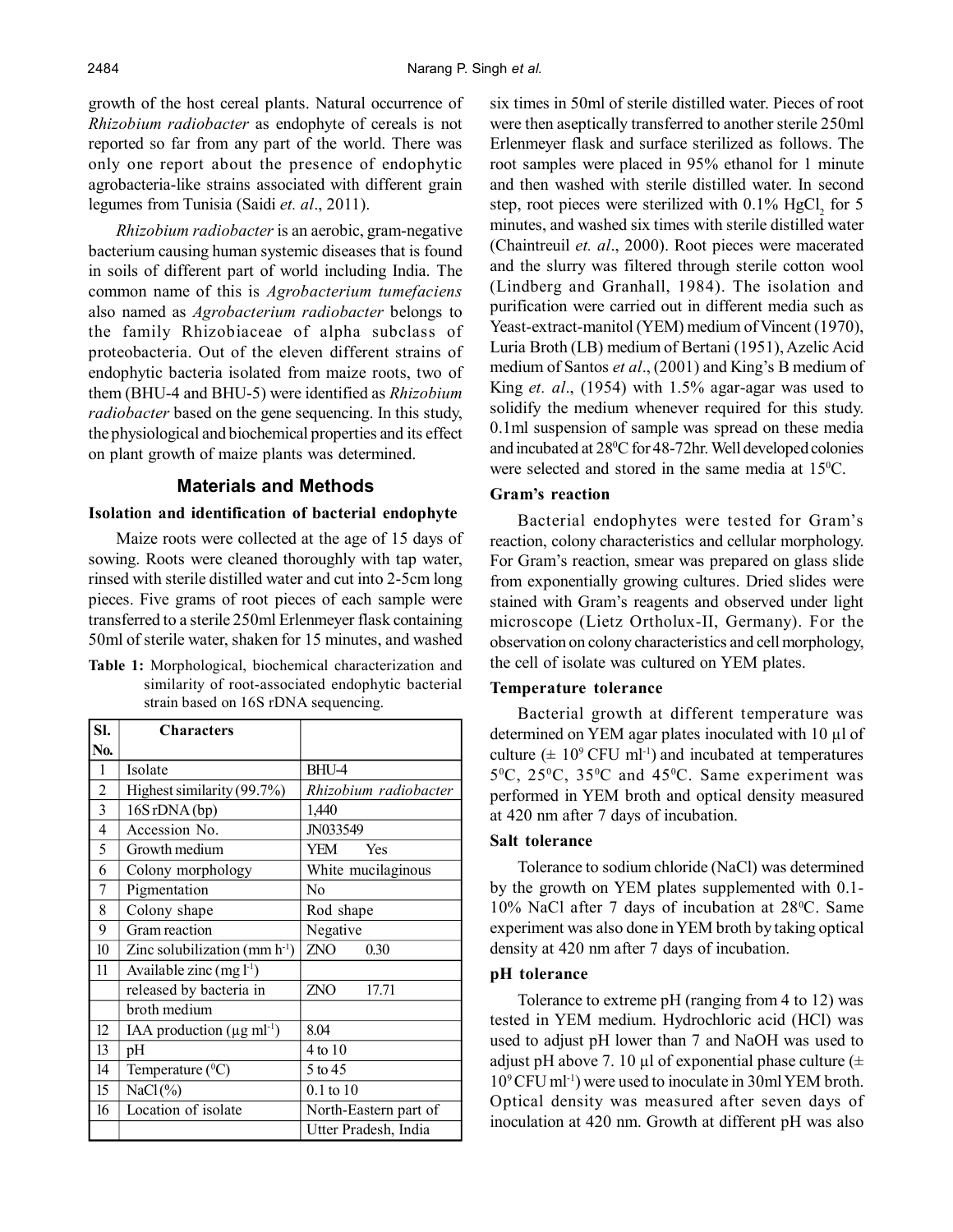*Rhizobium radiobacter* : A unique maize endophyte with high level of stress tolerance and multiple plant growth 2485

| <b>Characters</b> | <b>Bacterial</b> | Cultivar     |                |               |
|-------------------|------------------|--------------|----------------|---------------|
|                   | endophyte        | $MHM-2$      | <b>DHM-117</b> | Pro Agro-4212 |
| Seed germination  | Control          | 92.25        | 80.75          | 75.50         |
| percentage        | BHU4             | 94.25(2.17)  | 91.25 (13.00)  | 93.00 (23.18) |
| Shoot length (cm) | Control          | 4.00         | 3.90           | 3.70          |
|                   | BHU4             | 6.00(50.00)  | 5.40 (38.46)   | 5.65(52.70)   |
| Root length (cm)  | Control          | 4.63         | 3.60           | 3.45          |
|                   | BHU4             | 5.00(8.11)   | 4.60(27.78)    | 4.85(40.58)   |
| Plant height (cm) | Control          | 8.00         | 7.40           | 7.35          |
|                   | BHU4             | 11.00(37.50) | 10.00(35.14)   | 10.00(36.05)  |

**Table 2:** Effect of endophytic bacteria on three cultivars of maize under laboratory conditions.

measured in terms of colony forming units (CFUs ml<sup>-1</sup>) by plating cell on YEM agar plates after suitable condition. \* Values in parenthesis indicate the percent increase over control

#### **Zinc solubilisation**

Isolates were inoculated into specified liquid mineral salts medium (g/l) (Saravanan *et al.*, 2007) containing dextrose: 10.0; (NH4)<sub>2</sub>SO<sub>4</sub>: 1.0; KCl: 0.2; K<sub>2</sub>HPO<sub>4</sub>: 0.1;  $MgSO_4$ : 0.2; pH: 7.0 and insoluble zinc compound (ZnO: 0.1%; and Agar: 15.0g) and autoclaved at  $121\textdegree C$  for 20 minutes. Actively growing culture of spot-inoculated (5  $\mu$ l) on the agar plates was incubated at 28<sup>o</sup>C for 48hr. The clear halo zone around colony was recorded. Quantitative estimation of zinc solubilization was studied in 150 ml conical flasks containing 50 ml of liquid mineral salts medium. The broth was inoculated with 10µl of overnight grown bacterial inoculums and incubated for 72 hr at 160 rpm in an incubator shaker at  $28^{\circ}$ C. After incubation, the culture broth was centrifuged and the concentration of zinc in the supernatant was estimated in atomic absorption spectrophotometer (GBC, Australia). Rate of clearance (Solubilization mm/hr) = (Total area of clearance (mm) / (Time of inoculation)

#### **Intrinsic antibiotic resistance**

Resistance to antibiotics was tested on YEM agar plates containing the filter-sterilized (0.22mµ Millipore membrane) solutions of Ciprofloxacin and Nalidixic separately with various concentrations. Each plate was divided into six equal sectors and spot inoculation with  $10\mu$ l of exponentially grown bacterial culture ( $\pm 10^9$ CFU ml-1) was done in triplicate. The plates were incubated at 28<sup>0</sup>C for 7 days (Maatallah *et. al*., 2002).

## **Estimation of indole acetic acid (IAA) production by endophytic bacterial strains**

IAA production was estimated by growing the bacterial strains in YEM broth supplemented with 100µg tryptophan ml<sup>-1</sup>. Tubes were incubated at  $28^{\circ}$ C for 48 hours with continuous shaking. Cultures was centrifuged at

10,000g for 15 minutes at 4<sup>0</sup>C. IAA produced ml-1 culture was estimated by mixing 4ml of Salkowasky reagent (1 ml  $0.5$  M FeCl<sub>3</sub> in 50 ml of 35% perchloric acid) with 2ml. culture supernatant followed by measuring absorbance at 530 nm after 30 minutes (Gordon and Weber, 1951) The amount of indoles was determined by using the standard curve of IAA  $(10-100\mu\text{g m}^{1-1})$ .

#### **PCR-RFLP analysis of 16S rDNA genes**

PCR-RFLP analysis of 16S rDNA genes was done according to the method described

by Singh (2013 Ph.D. thesis). The purified PCR products were sequenced in an automated sequencer in combination with a dye deoxy terminator cycle sequencing kit (Van Berkum *et. al*., 2003). The 16S rDNA sequences were compared to the Gene Bank database by using the algorithm BLASTN (Altschul *et. al*., 1997) to identify the most similar 16S rDNA sequences. The sequences were multiple aligned using CLUSTAL W algorithm, version 1.8 (Thompson *et. al*., 1994), with a set of sequences of representatives of the most closely related genera identified.

## **Assessment of effectiveness of bacterial endophyte with maize plants**

#### **Laboratory plant growth experiment**

Healthy and bold maize seeds of maize cultivars MHM-2, DHM-117 and Pro Agro-4212 were surface sterilized by treatment with 0.2% acidified mercuric chloride for 3-5 minutes and then rinsed five times with sterilized distilled water and subsequently 70% ethanol for 3 minutes, rinsed three times with sterilized distilled water as described earlier. About 25 surface sterilized seeds were soaked in bacterial culture for 15-30 minutes and rest 25 surface sterilized seeds were untreated to act as control. Both treated and untreated (control) seeds were placed on agar  $(1\%, w/v)$  plates under aseptic condition at room temperature for germination.

Germinated seeds of maize were transferred into wide mouth (38×200mm) culture tubes containing agar slants of Thorton's (1930) medium. Seedlings were grown for 10 days with regular watering. Data on plant growth parameter such as shoot length and root length and analyzed.

#### **Glass house plant growth experiment**

For the evaluation of effectiveness of bacterial endophytes on maize plants, seeds were surface sterilized and allowed to germinate for two days in sterile Petri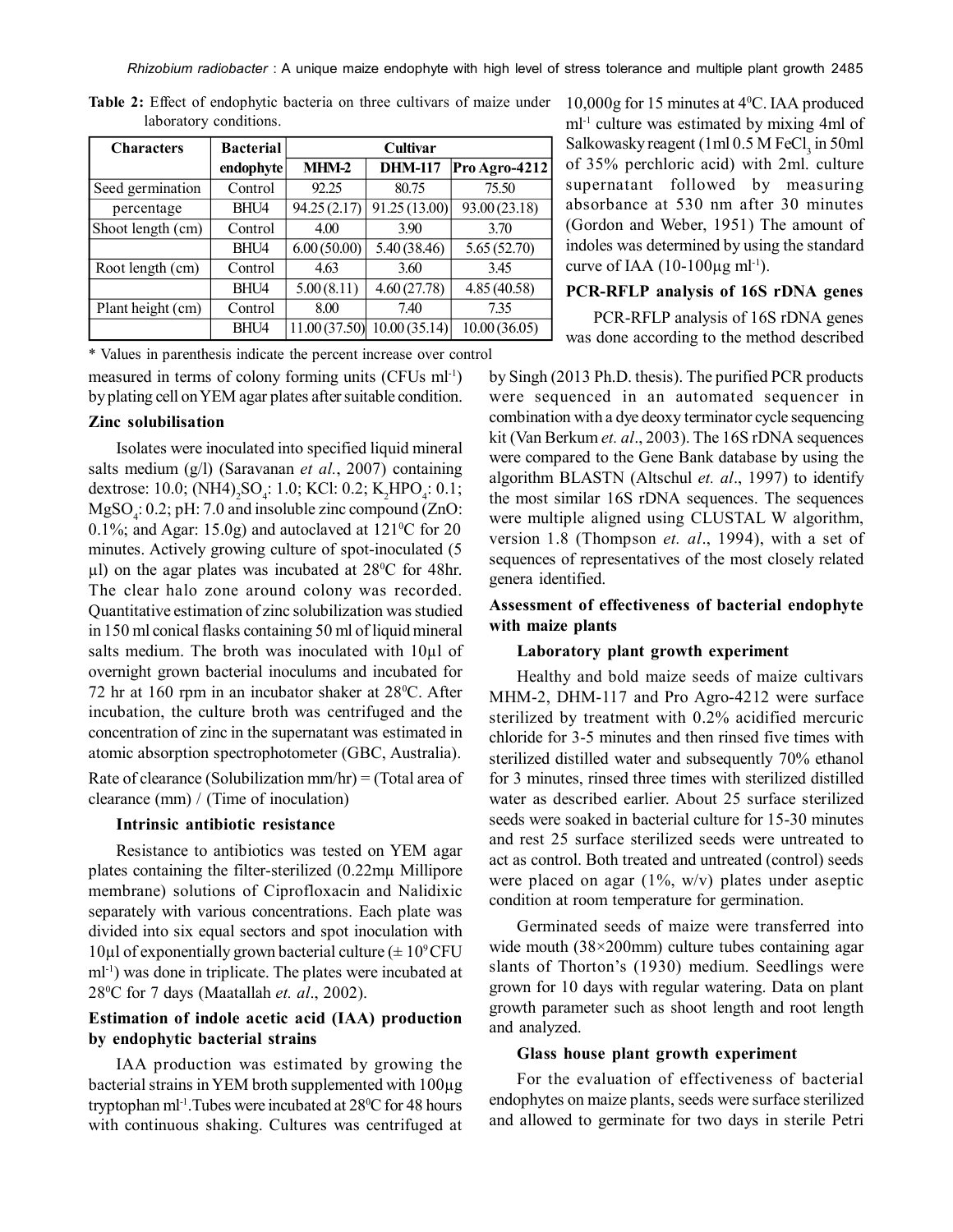dishes as described earlier. Maize seedlings (approximately 1cm in length) were transferred to Petri dishes containing exponentially growing bacterial cells and incubated for one h at room temperature. Three seedlings (inoculated and uninoculated) were transferred to each plastic pot (15cm diameter and capacity to hold 2kg of mixture of sand and soil mixed in a ratio of 1:2 wt/ wt). For preparation of sterile soil, field soil was autoclaved twice for 20 minutes at 120<sup>o</sup>C with a 24hr interval. Treatments were arranged in a factorial experiment based on completely randomized design. Seedlings were irrigated every  $4<sup>th</sup>$  day with nitrogen-free plant nutrient solution (Thornton's, 1930). After 35 days, the plants were carefully removed from the sand and soil mixture. The roots were excised and gently washed with tap water to eliminate sand and clay particles and dried with a paper towel to remove excess water and data recorded on various plant growth parameters.

#### **Result**

Out of the eleven endophytic bacteria isolated from maize plants collected from different locations of eastern part of India, two (BHU-4 and BHU-5) were identified as *Rhizobium radiobacter* after 16S rDNA gene analysis and gene sequencing. These were deposited in NCBI with the accession number JNO33552 and JNO33553 respectively. Since many of the properties were similar among both strains, BHU-4 was used further for detailed physiological and biochemical studies. This isolate showed high level of intrinsic resistance to various antibiotics and showed growth at  $600\mu$ g ml<sup>-1</sup> of ciprofloxacin, nalidixic acid, neomycin, kanamycin and ampicilin. It also showed survival to different stresses such as pH ranging from highly acidic to (4) to highly alkaline (12), sodium chloride (0.1-10%) and temperature  $5-45\degree$ C (Table 1). Thus this strain have many unique characters which placed it with different identity.

It produces  $8.04\mu$ g ml<sup>-1</sup> of IAA that helped in accelerating the plant growth. When it is present in the broth medium, it releases  $17.70$  mg  $l<sup>-1</sup>$  of available form of zinc from the ZnO (used as the substrate for estimation of zinc solubilisation). BHU-4 failed to solubilise phosphate and express nitrogenise activity.

# **Effect of inoculation of BHU-4 on growth promotion of maize plants grown under controlled laboratory conditions and in glass house:**

Three cultivars of maize *viz.,* MHM-2, DHM-117 and Pro Agro-4212 were used to test the effect of inoculation of BHU-4 (*R. radiobacter*) on the different plant growth parameters under controlled laboratory conditions and glass house (Table 2). There was a significant effect of inoculation of this endophytic bacterium. Plant height of the inoculated plants were significantly high (35.14 to 37.5%) as compared to uninoculated (control) plants; shoot length was comparatively more affected than root length. Since the growth of the plants was limited in glass tubes, the same experiment was repeated in bigger plastic pots placed in glass house. Response of inoculation among the cultivars was much clear when these were grown in soil in pots (Fig. 1, 2 and 3). Response of inoculation on shoot length was highest in Pro Agro-4212 and least in MHM-2 (Table 3). However, accumulation of dry matter and chlorophyll

content was highest in MHM-2 as compared to others and to control.

**Table 3:** Effect of endophytic bacteria with three cultivars of maize grown under glass house conditions.

| <b>Characters</b>      | <b>Bacterial</b> | Cultivar      |                |               |
|------------------------|------------------|---------------|----------------|---------------|
|                        | endophyte        | MHM-2         | <b>DHM-117</b> | Pro Agro-4212 |
| Shoot length (cm)      | Control          | 41.75         | 39.00          | 37.75         |
|                        | BHU4             | 51.25 (22.75) | 53.75 (37.82)  | 54.75 (45.03) |
| Root length (cm)       | Control          | 21.25         | 16.00          | 18.75         |
|                        | BHU4             | 26.25(23.53)  | 25.50 (59.38)  | 24.50 (30.67) |
| Plant height (cm)      | Control          | 63.00         | 55.00          | 56.50         |
|                        | BHU4             | 77.50(23.02)  | 79.25(44.09)   | 79.25 (40.27) |
| Shoot dry weight $(g)$ | Control          | 2.12          | 2.00           | 2.00          |
|                        | BHU4             | 2.91(37.15)   | 2.29(14.63)    | 2.33(16.45)   |
| Root dry weight (g)    | Control          | 1.30          | 1.20           | 1.00          |
|                        | BHU4             | 1.39(3.27)    | 1.39(10.00)    | 1.27(25.25)   |
| Plant dry weight (g)   | Control          | 3.42          | 3.20           | 3.00          |
|                        | BHU4             | 4.30(25.73)   | 3.68(15.00)    | 3.60(20.00)   |
| Chlorophyll content    | Control          | 10.23         | 14.63          | 9.98          |
|                        | BHU4             | 16.60(62.35)  | 16.23 (10.94)  | 15.60 (56.39) |

\* Values in parenthesis indicate the percent increase over control

#### **Discussion**

A number of bacterial endophytes that shows plant growth promotion properties have been reported in the past from the different plants including cereals, pulses and vegetable crops. Bacterial endophytes isolated and characterized with respect to various mechanisms of plant growth promotion parameters are *Pseudomonas, Burkholderia, Bacillus, Rhizobium* (that includes *R*. *Leguminosarum bv. trifolii, R. Etli, R. leguminosarum bv. phaseoli* and *Bradyrhizobium*) *Acinetobacter, Pantoea, Vibrio* and many more. Majority of them were capable of producing plant growth hormones particularly IAA. In addition to this some of these bacteria were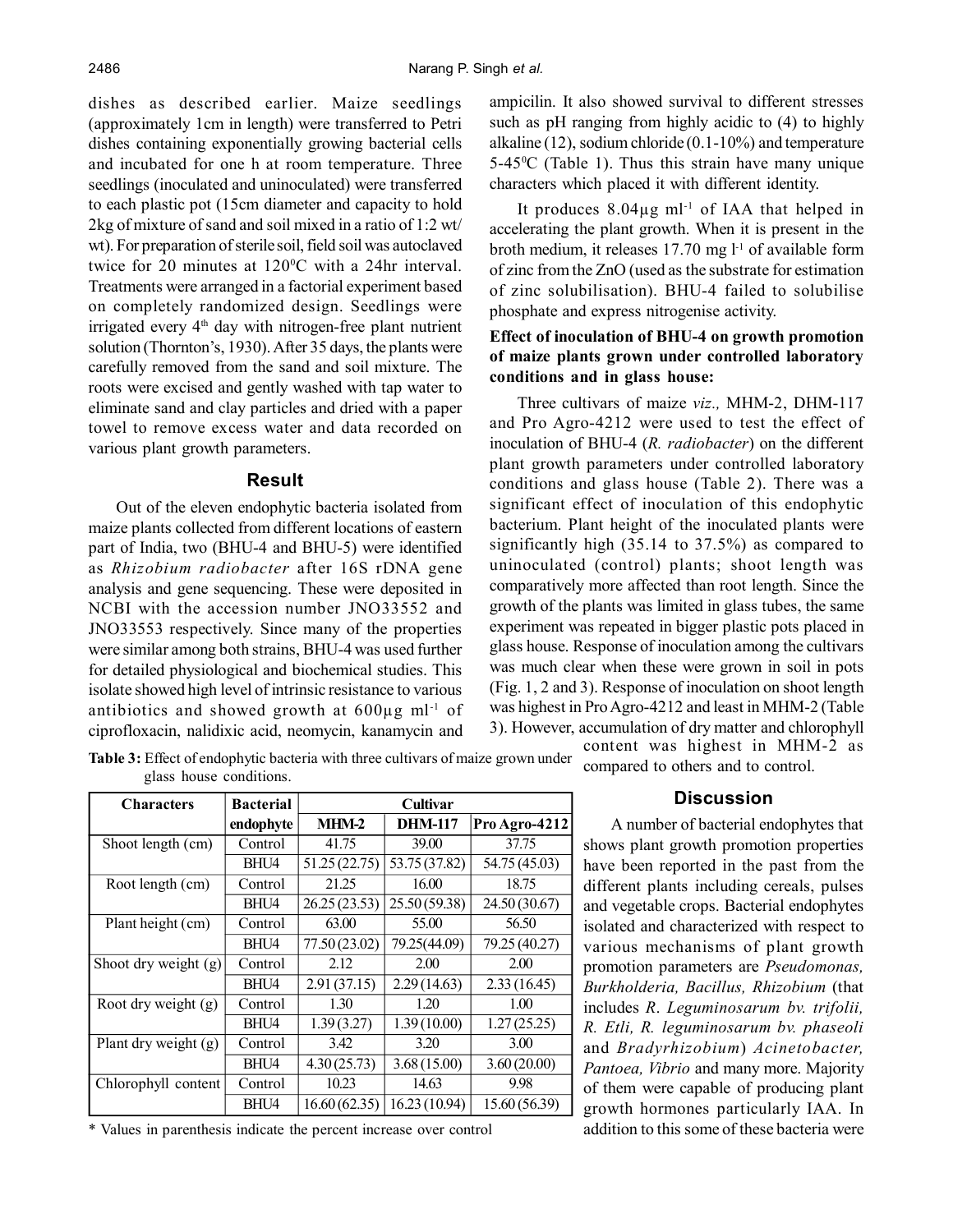

# **MHM-2**

# **DHM-117**

# Pro Agro-4212

**Fig. 1:** Effect of endophytic bacteria on maize plants growth after 35 days of inoculation under glass house conditions.

capable of solubilising phosphate, potassium or they may be diazotrophs which can fix atmospheric nitrogen. A plant that can harness more nutrients either with high nutrient use efficiency or proliferated root system can response to the inoculation of these endophytes.

*Rhizobium radiobacter* BHU-4 reported in this paper has capability of producing of producing IAA that makes root system of inoculated plants to proliferate more than the control plants (Table 1) and thus these plants grew more vigorously. Capability of solubilising zinc by this strain also supported the plant growth. Response of inoculation with three cultivars of maize strongly supports the role of endophytic bacteria in plant growth promotion. Tolerance to various abiotic stresses such as temperature, pH and salt makes it more versatile for application in the field of different climatic zones. Earlier Saidi *et. al.,* (2011) reported the diversity of nodule endophytic *Agrobacterium* like strains associated with different grain legumes of Tunisia. However, based on the rigorous survey of literature, it can be said that this is the first report on occurrence of *Rhizobium radiobacter* as endophyte in maize, a cereal crop that can promote the growth of host plant.

# **References**

- Altschul, S.F., T.L. Madden, A.A. Schaffer, J. Zhang, Z. Zhang, W. Miller and D.J. Lipman (1997). Gapped BLAST and PSI-BLAST: A new generation of protein database search programs, *Nucl. Acids Res.*, **25:** 3389-3402.
- Bertani, G. (1951). Studies on lysogenesis-I: The mode of phage liberation by lysogenic. *Escherichia coli. Biotechnol*, **6:** 293-300.
- Biederbeck, V.O., N.Z. Lupwayi, K.G. Hanson, W.A. Rice and R.P. Zenter (2000). Effect of long-term rotation with lentils on rhizosphere ecology and on endophytic rhizobia in wheat. In: Book of Abstracts, 17th North American Conference on Symbiotic Nitrogen Fixation, 23-28 July 2000, Quebec, Canada, 80.
- Chaintreuil, C., E. Giraud, Y. Prin, J.B.A. Lorquin, M. Gillis, P. de Lajudie and B. Dreyfus (2000). Photosynthetic bradyrhizobia are natural endophytes of the African wild rice *Oryza breviligulata, Appl. Env. Microbiol.*, **66:** 5437- 5447.
- Gordon, S.A. and R.P. Weber (1951). Colorimetric estimation of indole acetic acid, *Plant Physiol.*, **26:** 192-195.
- Gutierrez-Zamora, M.L. and E. Martinez-Romero (2001). Natural endophytic association between *Rhizobium etli* and maize (*Zea mays* L.), *Biotechnol.*, **91:** 117-126.
- King, E.O., M.K. Ward and D.E. Raney (1954). Two simple media